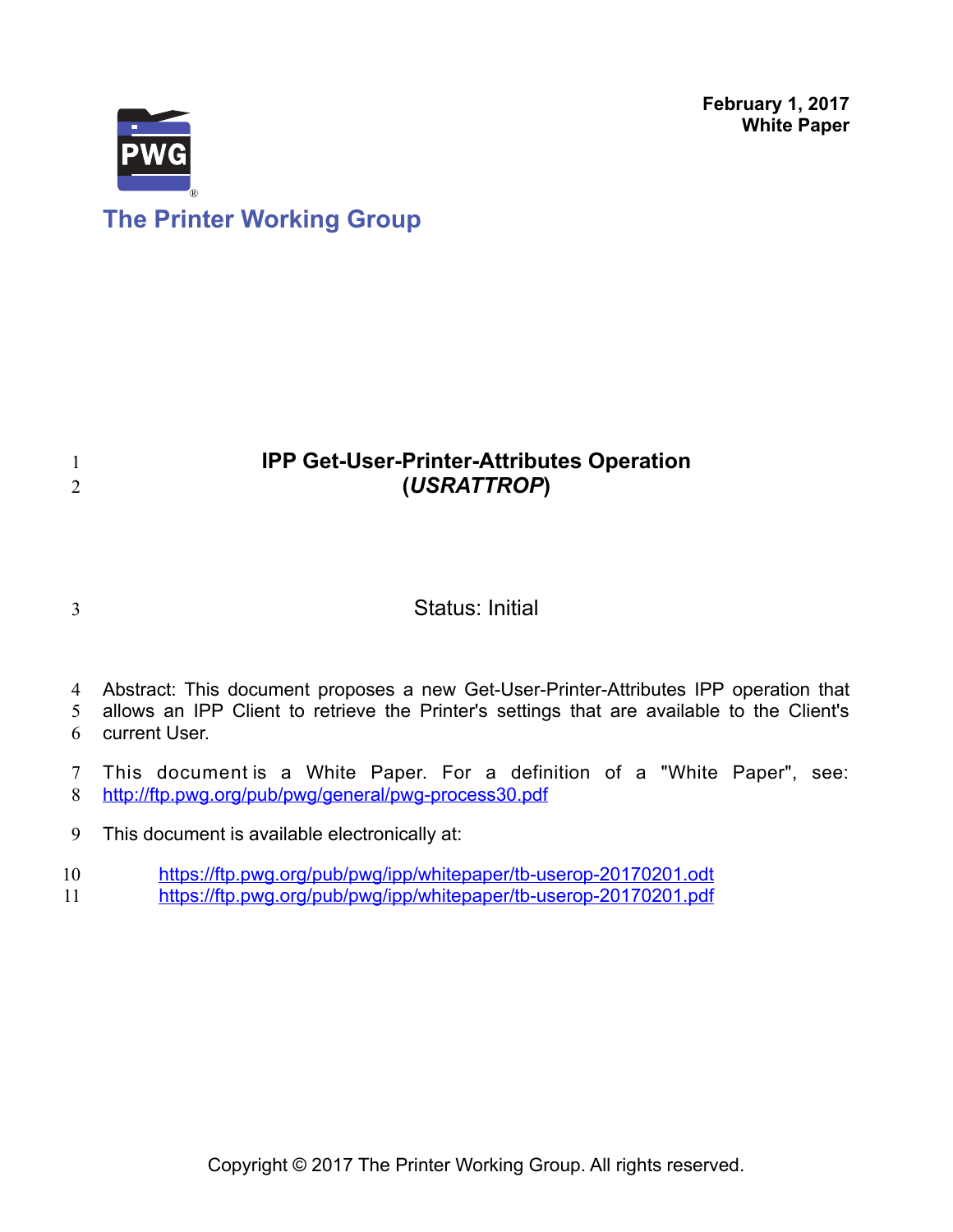#### Copyright © 2017 The Printer Working Group. All rights reserved. 12

#### Title: *IPP Get-User-Printer-Attributes Operation (USRATTROP)* 13

The material contained herein is not a license, either expressed or implied, to any IPR owned or controlled by any of the authors or developers of this material or the Printer Working Group. The material contained herein is provided on an "AS IS" basis and to the maximum extent permitted by applicable law, this material is provided AS IS AND WITH ALL FAULTS, and the authors and developers of this material and the Printer Working Group and its members hereby disclaim all warranties and conditions, either expressed, implied or statutory, including, but not limited to, any (if any) implied warranties that the use of the information herein will not infringe any rights or any implied warranties of merchantability or fitness for a particular purpose. 14 15 16 17 18 19 20 21 22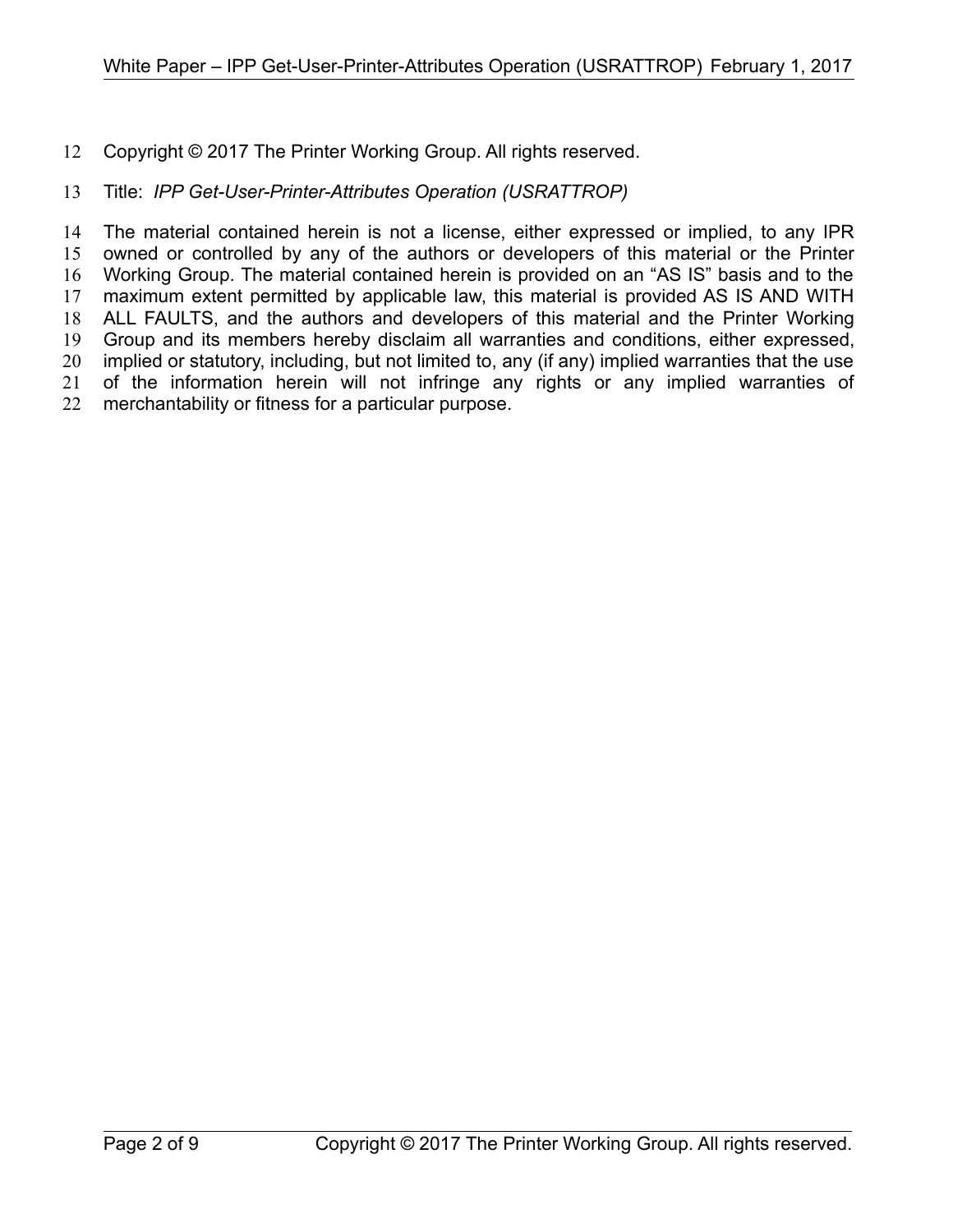| 23       | <b>Table of Contents</b>                                |  |
|----------|---------------------------------------------------------|--|
| 24       |                                                         |  |
| 25       |                                                         |  |
| 26       |                                                         |  |
| 27       |                                                         |  |
| 28       |                                                         |  |
| 29       |                                                         |  |
| 30       |                                                         |  |
| 31       |                                                         |  |
| 32       |                                                         |  |
| 33       |                                                         |  |
| 34       |                                                         |  |
| 35       |                                                         |  |
| 36       |                                                         |  |
| 37       |                                                         |  |
| 38       |                                                         |  |
| 39       |                                                         |  |
| 40       |                                                         |  |
| 41       |                                                         |  |
| 42       |                                                         |  |
| 43       |                                                         |  |
| 44       |                                                         |  |
| 45<br>46 | <b>List of Figures</b><br>Figure 1 - An Example Figure. |  |

<span id="page-2-0"></span>

| 47 | <b>List of Tables</b> |
|----|-----------------------|
|    |                       |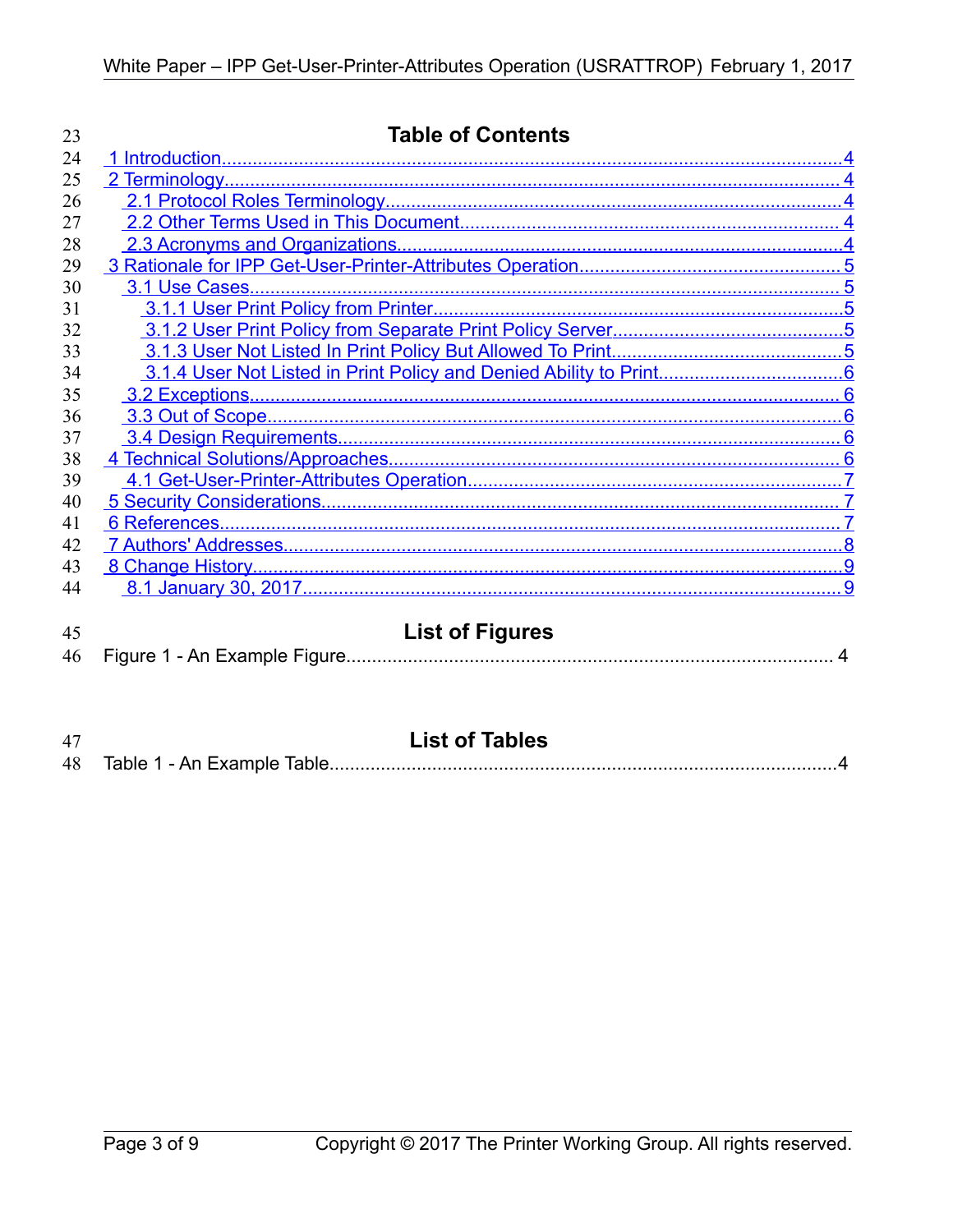## <span id="page-3-4"></span> **1 Introduction** 49

This document proposes a new Get-User-Printer-Attributes IPP operation that allows an IPP Client to retrieve the Printer's settings that are available to the Client's current User. It is semantically identical to the existing Get-Printer-Attributes IPP operation [\[RFC8011\],](#page-7-1) with the key difference that the Printer will always respond with an authentication challenge. Once the Client has authenticated using the User's credentials, the Printer will respond with the settings for that user. 50 51 52 53 54 55

## <span id="page-3-3"></span> **2 Terminology** 56

#### <span id="page-3-2"></span> **2.1 Protocol Roles Terminology** 57

This document defines the following protocol roles in order to specify unambiguous conformance requirements: 58 59

*Client*: Initiator of outgoing IPP session requests and sender of outgoing IPP operation requests (Hypertext Transfer Protocol -- HTTP/1.1 [\[RFC7230\]](#page-7-2) User Agent). 60 61

*Printer*: Listener for incoming IPP session requests and receiver of incoming IPP operation 62

requests (Hypertext Transfer Protocol -- HTTP/1.1 [\[RFC7230\]](#page-7-2) Server) that represents one or more Physical Devices or a Logical Device. 63 64

#### <span id="page-3-1"></span> **2.2 Other Terms Used in This Document** 65

User: A person or automata using a Client to communicate with a Printer. 66

#### <span id="page-3-0"></span> **2.3 Acronyms and Organizations** 67

- *IANA*: Internet Assigned Numbers Authority,<http://www.iana.org/> 68
- *IETF*: Internet Engineering Task Force,<http://www.ietf.org/> 69
- *ISO*: International Organization for Standardization,<http://www.iso.org/> 70
- PWG: Printer Working Group,<http://www.pwg.org/> 71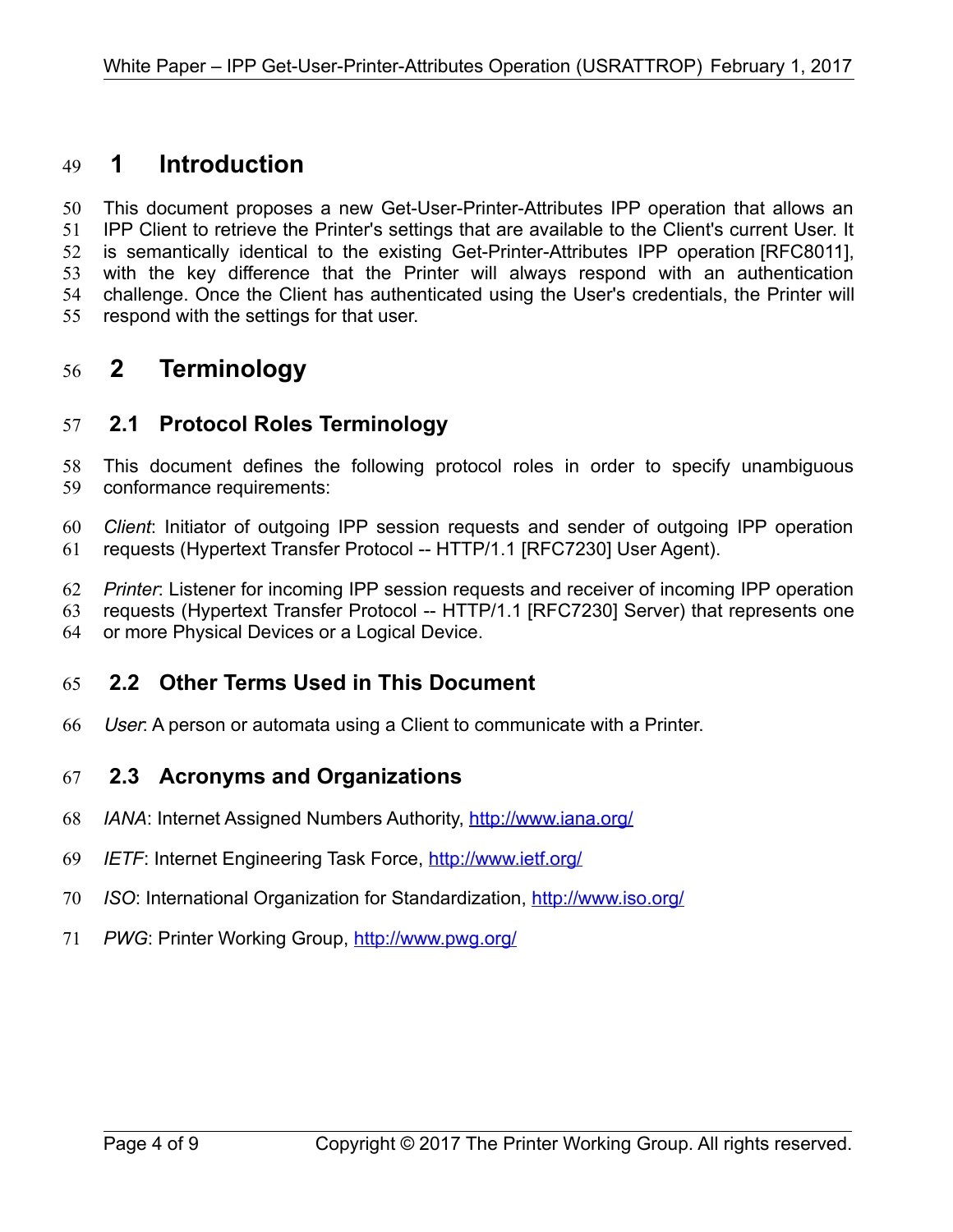## <span id="page-4-4"></span> **3 Rationale for IPP Get-User-Printer-Attributes Operation** 72

Provide a rationale for the document. 73

#### <span id="page-4-3"></span> **3.1 Use Cases** 74

The need for solutions to this use case emerged during the process of writing the IPP Implementor's Guide v2 . 75 76

#### <span id="page-4-2"></span> **3.1.1 User Print Policy from Printer** 77

Duncan is at the office and needs to print a 5 page document that contains color diagrams. He has been granted permission to print in color from his office applications by his office network administrator. Duncan opens the document on his tablet, taps to print, and selects the desired Printer, which is at the end of the hallway. The Printer authenticates the tablet using Duncan's credentials, and then provides the tablet with the print choices available to Duncan, which includes the option to print in color or monochrome. He prints the document and then goes on with his work. 78 79 80 81 82 83 84

Later, Duncan gets a text from his wife that she would like him to print some family pictures on the office printer. He opens the pictures in his photo app, selects the pictures, taps to print, selects the same printer, and is presented only with the option to print in monochrome. He abandons printing the photos. 85 86 87 88

#### <span id="page-4-1"></span> **3.1.2 User Print Policy from Separate Print Policy Server** 89

Garrett is at his office, and needs to print a 10 page slide set that contains color graphs. He has been granted permission to print in color from his office applications by his office network administrator. Garrett opens the document on his laptop, chooses to print, and selects the desired Printer, which is in his office. The Printer authenticates the laptop using Garrett's credentials, and then provides the tablet with the print choices available to Duncan, which includes the option to print in color or monochrome. His network administrator has implemented a separate "print policy server". 90 91 92 93 94 95 96

#### <span id="page-4-0"></span> **3.1.3 User Not Listed In Print Policy But Allowed To Print** 97

Ed is visiting Garrett's office and needs to print a 12 page document that contains color diagrams. Ed is not listed as a user in the print policy. Ed opens the document on his laptop, clicks to print, and selects the Printer recommended by Garrett. The laptop is challenged to authenticate but has no valid credentials. The Printer provides Ed's laptop with the print choices available to unknown users, which does not include the option to print in color. Ed prints the document in grayscale and he and Garrett go to their meeting. 98 99 100 101 102 103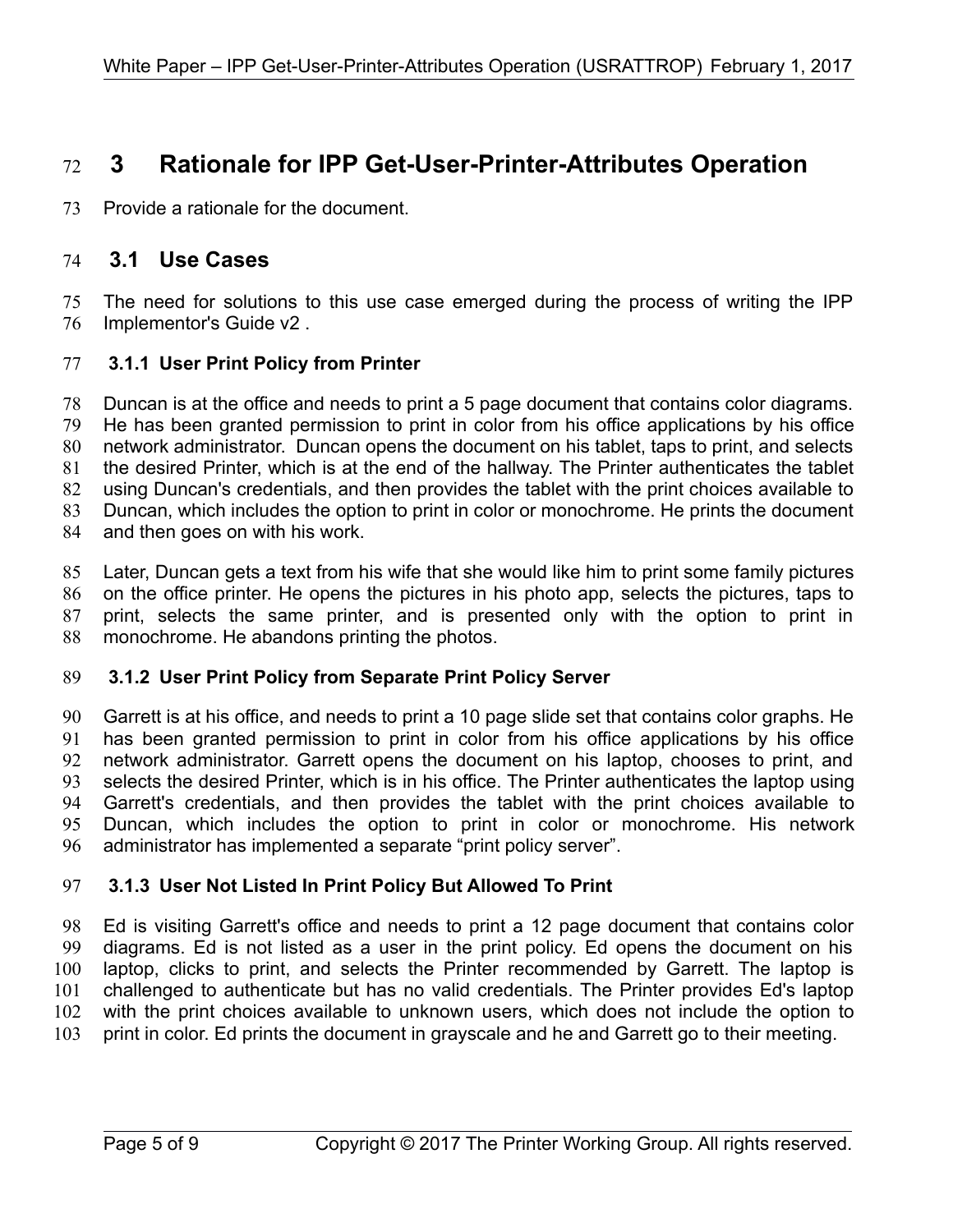#### <span id="page-5-4"></span> **3.1.4 User Not Listed in Print Policy and Denied Ability to Print** 104

Ed is visiting Duncan's office and needs to print a 3 page document. Ed is not listed as a user in the print policy. Ed opens the document on his laptop, clicks to print, and selects the Printer recommended by Duncan. The laptop is challenged to authenticate but has no valid credentials. The Printer indicates to Ed via his laptop that he has no rights to print from this Printer. 105 106 107 108 109

#### <span id="page-5-3"></span> **3.2 Exceptions** 110

There are no exceptions to the use cases in section [3.1.](#page-4-3) 111

#### <span id="page-5-2"></span> **3.3 Out of Scope** 112

- The following are considered out of scope for this document: 113
- 1. Definition of print policies. 114
- 2. Definition of non-IPP protocols that can provide similar functionality. 115

#### <span id="page-5-1"></span> **3.4 Design Requirements** 116

- The design requirements for this document are: 117
- 1. Define a mechanism for IPP that allows a Client to acquire the set of print features available from a particular Printer for a particular User. 118 119
- 2. Define the appropriate mechanism to refer a Client to a separate IPP Print Policy Server. 120 121
- 3. Register all attributes and operations with IANA. 122
- The design recommendations for this document are: 123
- 1. Recommend suitable authentication methods that could provide a high quality user experience. 124 125

## <span id="page-5-0"></span> **4 Technical Solutions/Approaches** 126

The existing Get-Printer-Attributes operation itself has the correct semantics, but the expectation of all legacy Clients is that the Printer will not respond to a Get-Printer-Attributes operation with an HTTP challenge. Adding additional operation attributes to the Get-Printer-Attributes operation to allow that operation to be used for this purpose was similarly deemed inappropriate. As such, a new operation was deemed necessary. 127 128 129 130 131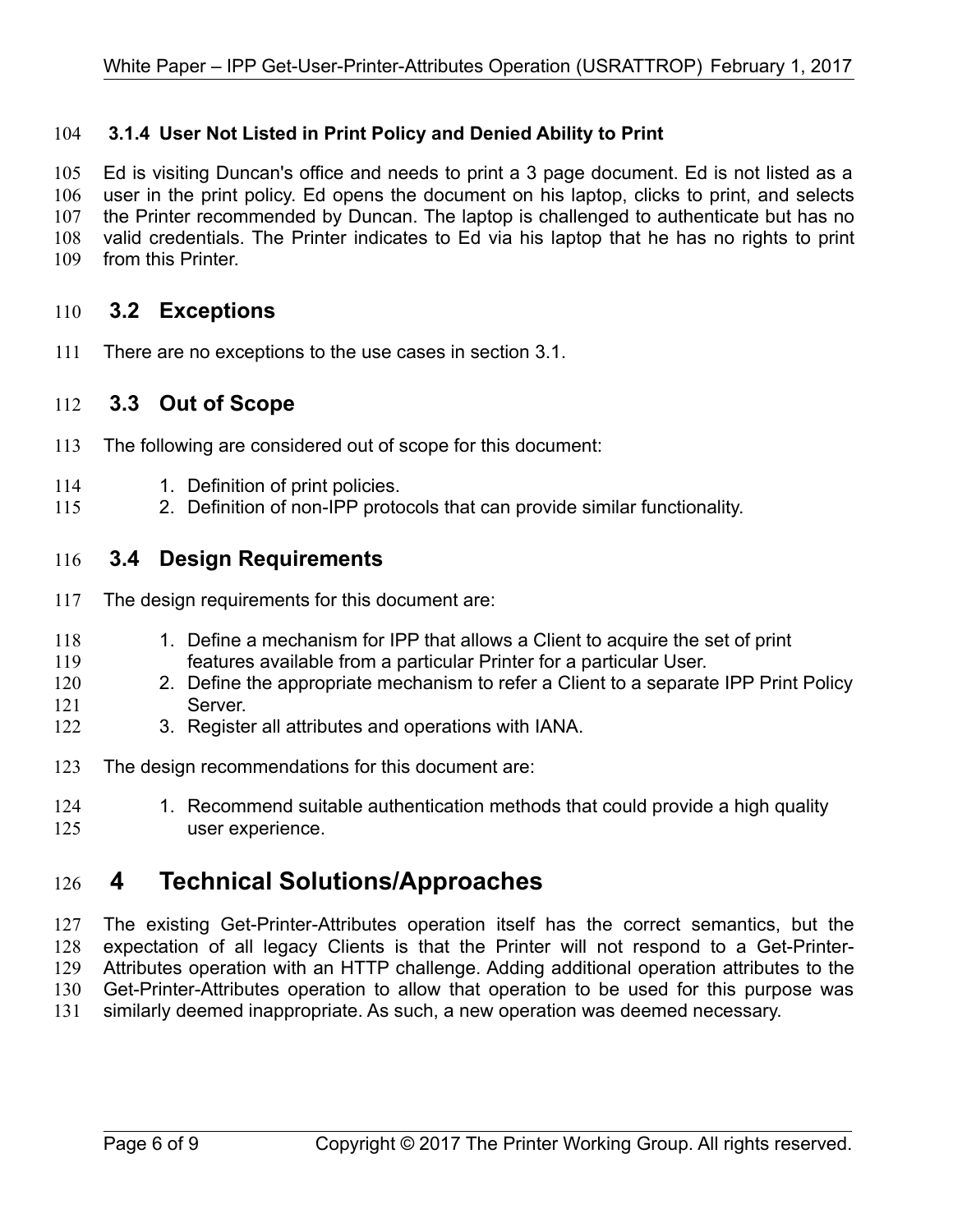### <span id="page-6-2"></span> **4.1 Get-User-Printer-Attributes Operation** 132

This REQUIRED operation allows a Client to request the values of the attributes of a Printer. The semantics of this operation are identical to the semantics for the Get-Printer-Attributes operation, with the difference that the Client MUST be prepared to respond to an HTTP authentication challenge. 133 134 135 136

If the Client initiates the Get-User-Printer-Attributes operation over a non-TLS connection, 137

the Client MUST be prepared to receive an HTTP 426 response to upgrade the connection 138

to TLS [\[RFC2817\].](#page-6-7) 139

Internationalization Considerations 140

For interoperability and basic support for multiple languages, implementations use the "Universal Character Set (UCS) Transformation Format -- 8 bit (UTF-8)" [\[RFC3629\]](#page-6-6) encoding of Unicode [\[UNICODE\]](#page-7-3) [\[ISO10646\]](#page-6-5) and the Unicode Format for Network Interchange [\[RFC5198\].](#page-6-4) 141 142 143 144

## <span id="page-6-1"></span> **5 Security Considerations** 145

The security considerations for the Get-User-Printer-Attributes operation are identical to those listed for IPP/1.1 [\[RFC8011\]](#page-7-1) and IPP/2.0 [\[PWG5100.12\].](#page-6-3) 146 147

## <span id="page-6-0"></span> **6 References** 148

<span id="page-6-7"></span><span id="page-6-6"></span><span id="page-6-5"></span><span id="page-6-4"></span><span id="page-6-3"></span>

| 149<br>150        | [ISO10646]   | "Information technology -- Universal Coded Character Set (UCS)",<br>ISO/IEC 10646:2011                                                                                            |
|-------------------|--------------|-----------------------------------------------------------------------------------------------------------------------------------------------------------------------------------|
| 151<br>152<br>153 | [PWG5100.12] | R. Bergman, H. Lewis, I. McDonald, M. Sweet, "IPP/2.0 Second<br>Edition", PWG 5100.12-2011, February 2011,<br>http://ftp.pwg.org/pub/pwg/candidates/cs-ipp20-20110214-5100.12.pdf |
| 154<br>155<br>156 | [PWG5100.19] | S. Kennedy, "IPP Implementor's Guide v2.0", PWG 5100.19-2015,<br>August 2015, http://ftp.pwg.org/pub/pwg/candidates/cs-ippig20-<br>20150821-5100.19.pdf                           |
| 157<br>158        | [RFC2817]    | R. Khare, S. Lawrence, "Upgrading to TLS Within HTTP/1.1", RFC<br>2817, May 2000, https://www.ietf.org/rfc/rfc2817.txt                                                            |
| 159<br>160        | [RFC3629]    | F. Yergeau, "UTF-8, a transformation format of ISO 10646", RFC<br>3629, November 2003, https://www.ietf.org/rfc/rfc3629.txt                                                       |
| 161<br>162        | [RFC5198]    | J. Klensin, M. Padlipsky, "Unicode Format for Network Interchange",<br>RFC 5198, March 2008, https://www.ietf.org/rfc/rfc5198.txt                                                 |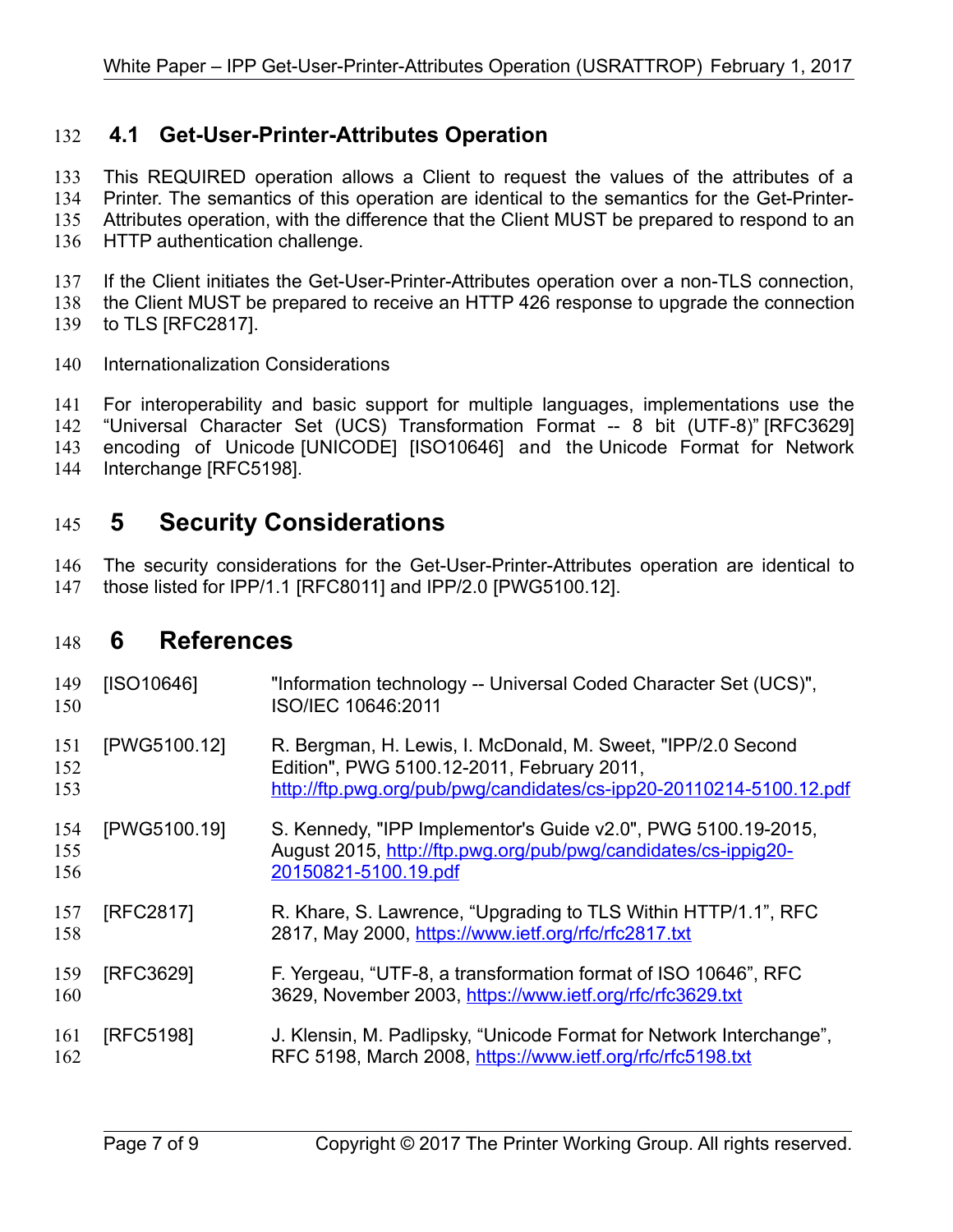<span id="page-7-2"></span><span id="page-7-1"></span>

| 163<br>164<br>165 | [RFC7230] | R. Fielding, J. Reschke, "Hypertext Transfer Protocol (HTTP/1.1):<br>Message Syntax and Routing", RFC 7230, June 2014,<br>http://www.ietf.org/rfc/rfc7230.txt |
|-------------------|-----------|---------------------------------------------------------------------------------------------------------------------------------------------------------------|
| 166<br>167<br>168 | [RFC8010] | M. Sweet, I. McDonald, "Internet Printing Protocol/1.1: Encoding and<br>Transport", RFC 8010, January 2017,<br>https://www.ietf.org/rfc/rfc8010.txt           |
| 169<br>170<br>171 | [RFC8011] | M. Sweet, I. McDonald, "Internet Printing Protocol/1.1: Model and<br>Semantics", RFC 8011, January 2017,<br>https://www.ietf.org/rfc/rfc8011.txt              |
| 172<br>173<br>174 | [UNICODE] | The Unicode Consortium, "The Unicode Standard, Version 6.2.0",<br>ISBN 978-1-936213-07-8, September 2012,<br>http://www.unicode.org/versions/Unicode6.2.0/    |

## <span id="page-7-3"></span><span id="page-7-0"></span> **7 Authors' Addresses** 175

- Primary authors: 176
- Smith Kennedy 177
- 11311 Chinden Blvd. MS 506 178
- Boise, ID 83714 179
- [smith.kennedy@hp.com](mailto:smith.kennedy@hp.com) 180
- The authors would also like to thank the following individuals for their contributions to this standard: 181 182
- Turanga Leela Planet Express 183
- Zapp Brannigan Democratic Order of Planets 184